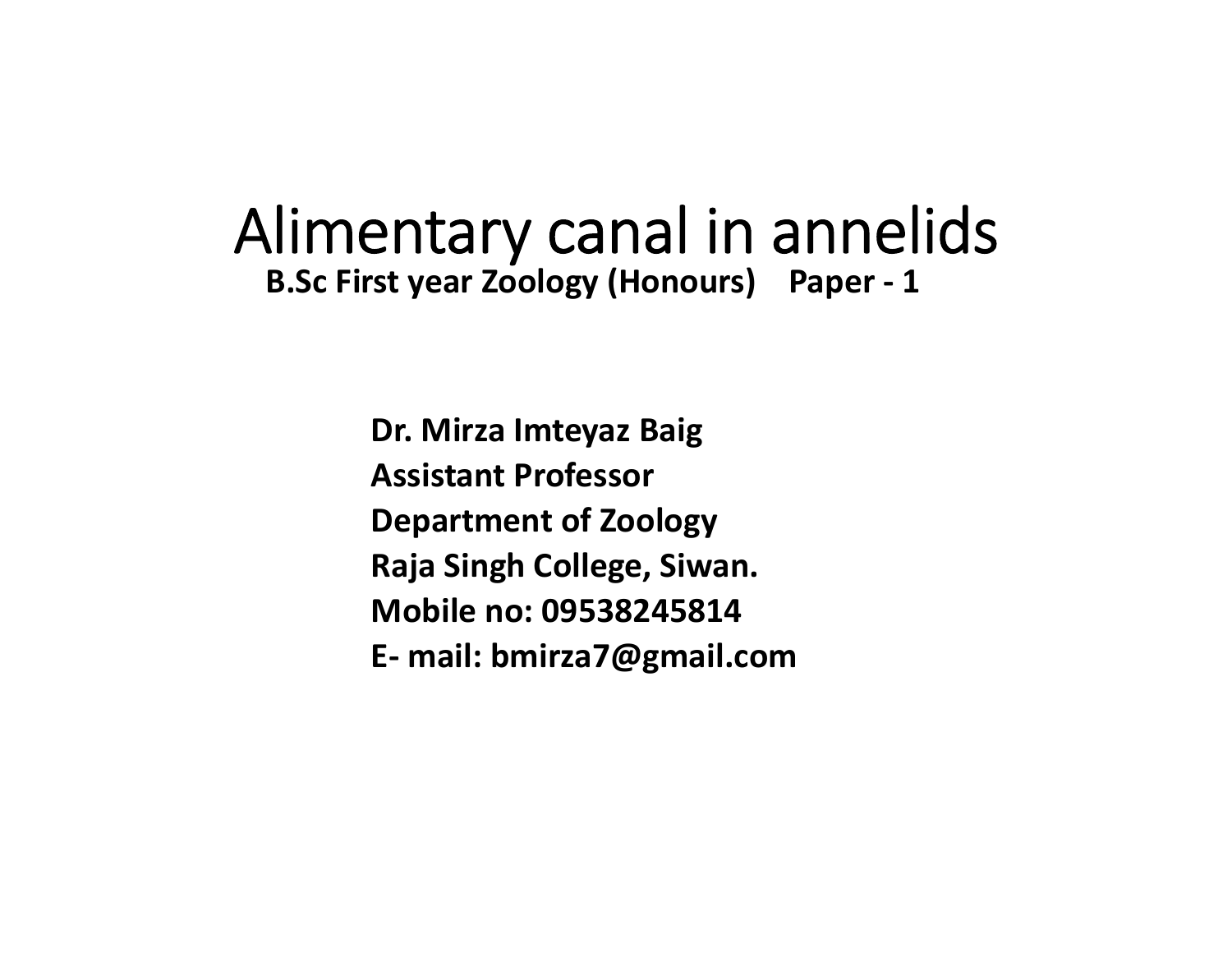# Polychaeta - Nereis

#### **Digestive System**

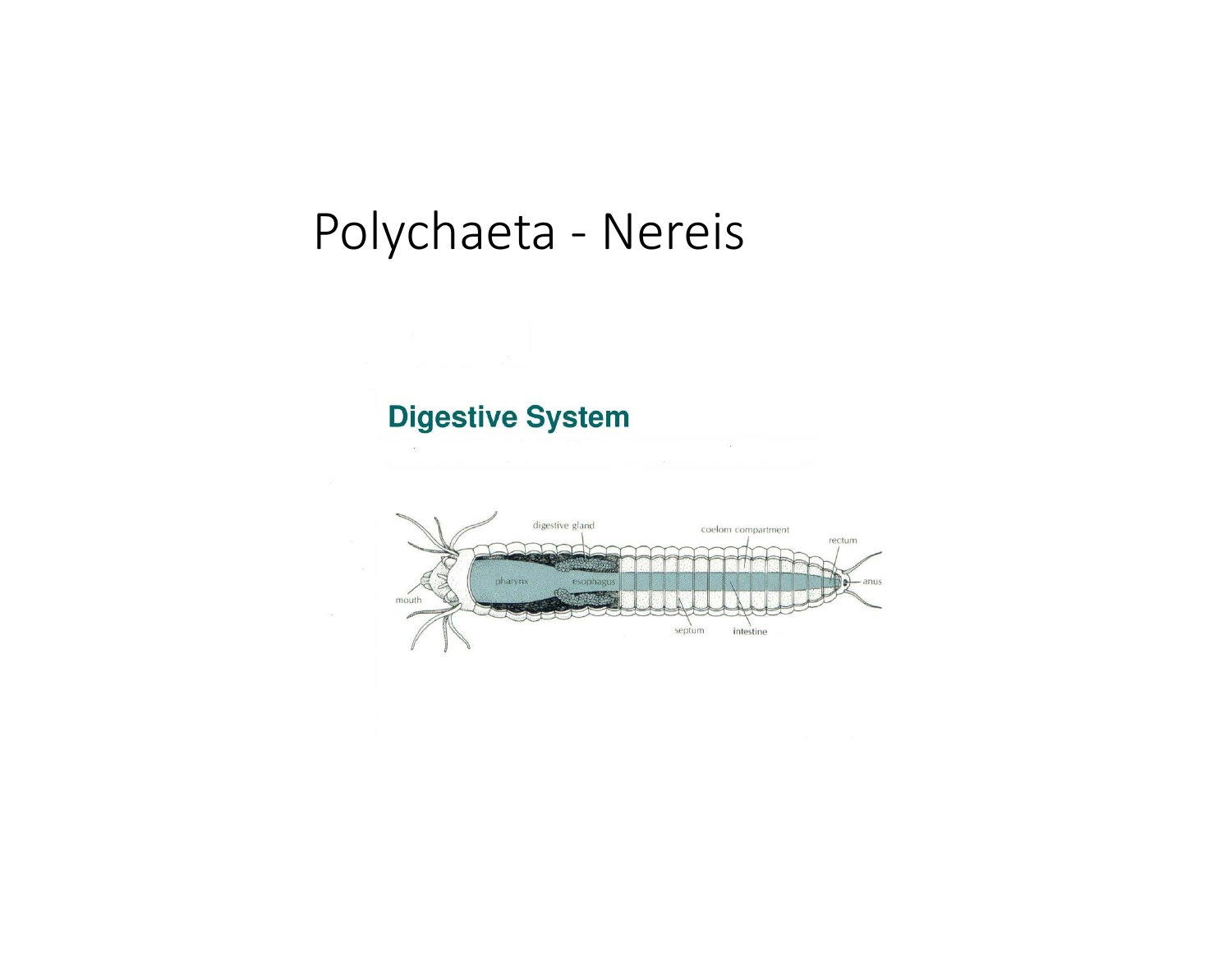- Alimentary canal is a straight tube extending from anterior to posterior end of the body.
- The anterior opening is the mouth and posterior opening the anus.
- *Mouth* is located on ventral side of peristomium and opens into the buccal cavity, which carries teeth or *dentacles*.
- Pharynx is a large chamber and is lined internally by cuticle.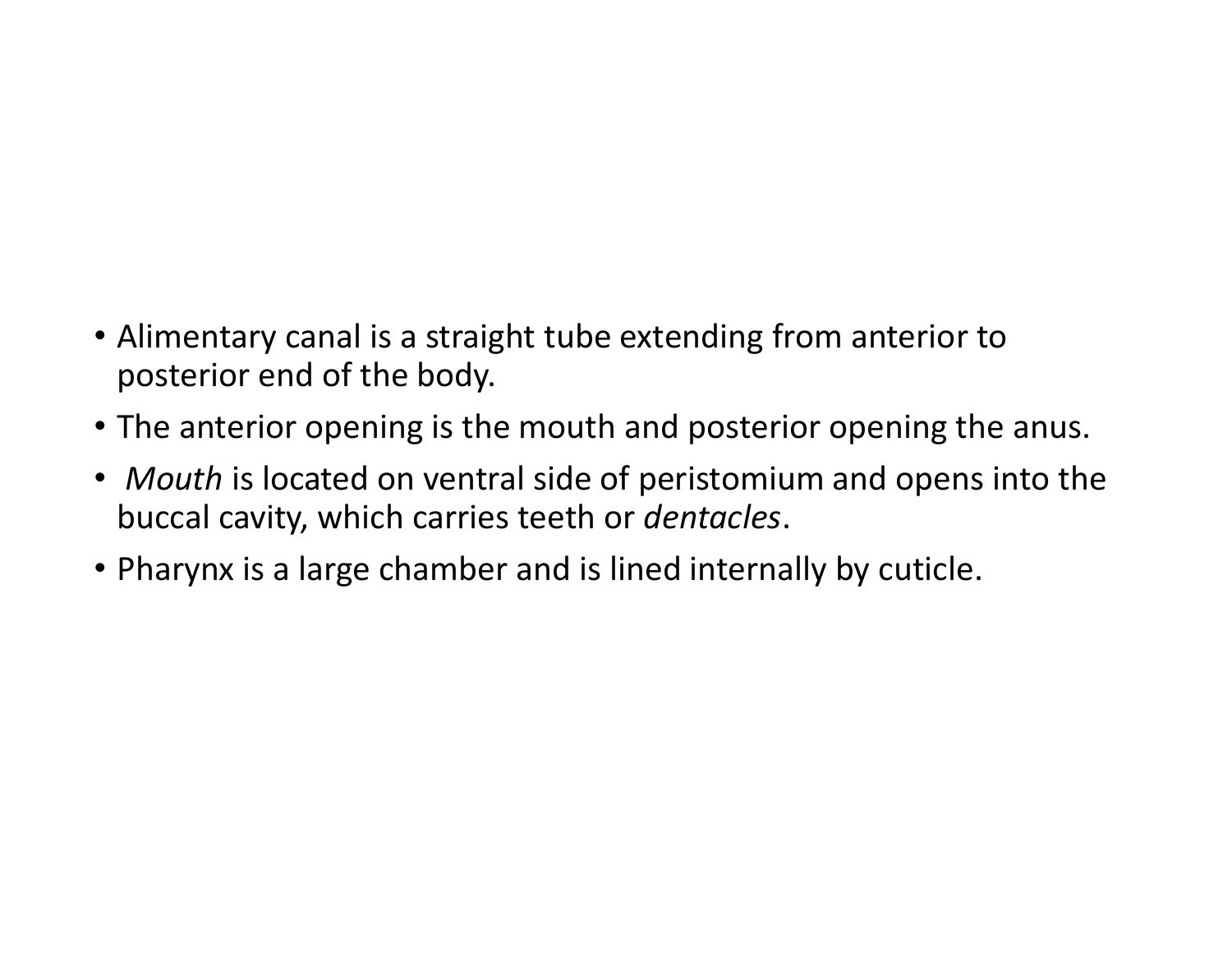- One pair of jaws is present at the posterior end of pharynx.
- *Pharynx* can be protruded out of mouth by protractor muscles and can be withdrawn by retractor muscles.
- *Oesophagus* occupies five segments and receives a pair of glands.
- It communicates with stomach–intestine, which is a more or less straight tube that is constricted in each segment.
- A distinct stomach is absent in *Nereis*.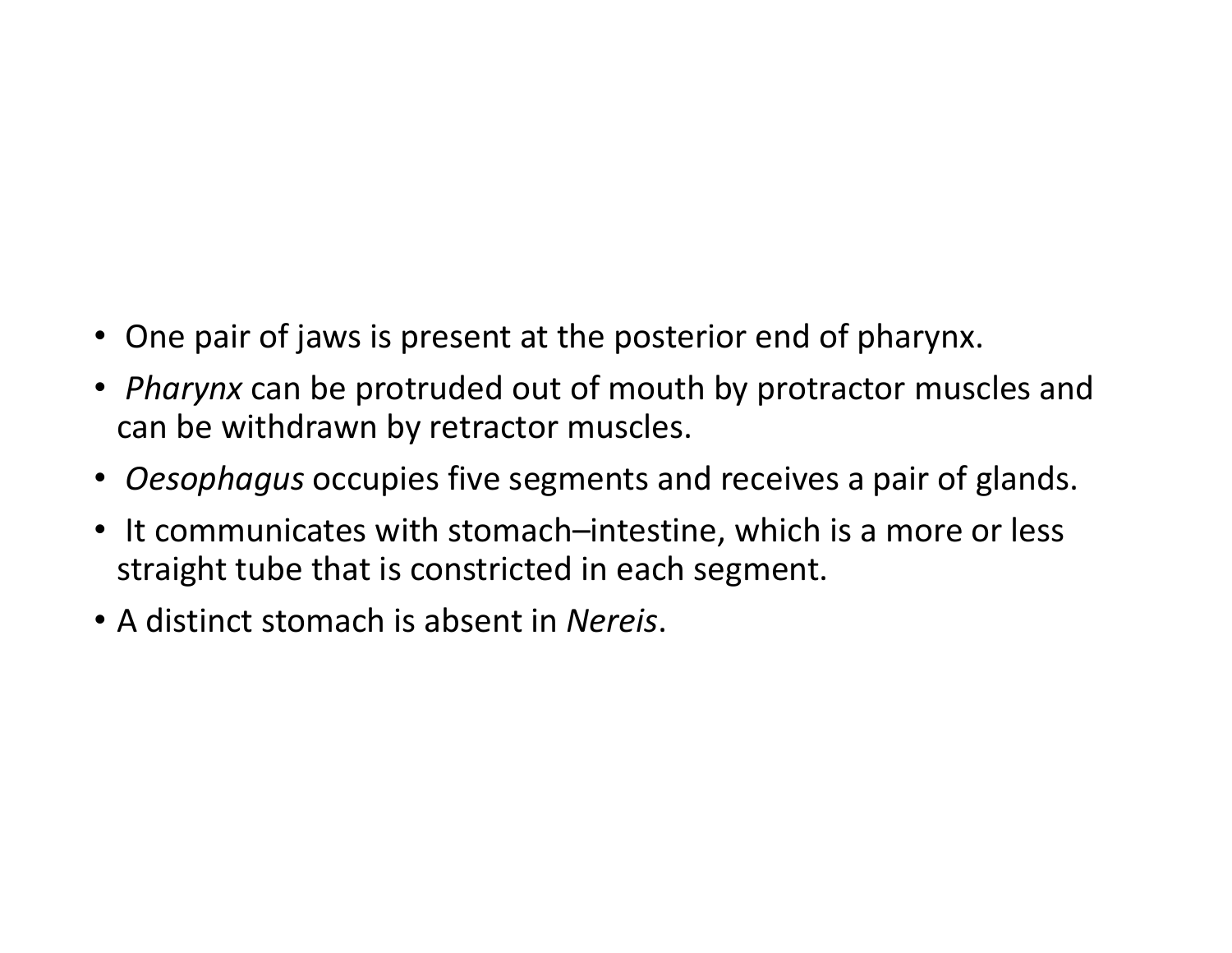- Epithelial lining of mid‐gut contains gland cells which secrete digestive enzymes.
- Rectum is the last part of intestine and opens to outside by anus.
- Nereis is a carnivore and feeds on small animals such as crustaceans, molluscs, sponges and other animals.
- Prey is captured by the eversion of pharynx, which brings the jaws in front to grasp the prey.
- Retraction is caused by contractions of retractor muscle which brings the prey deep into the pharynx.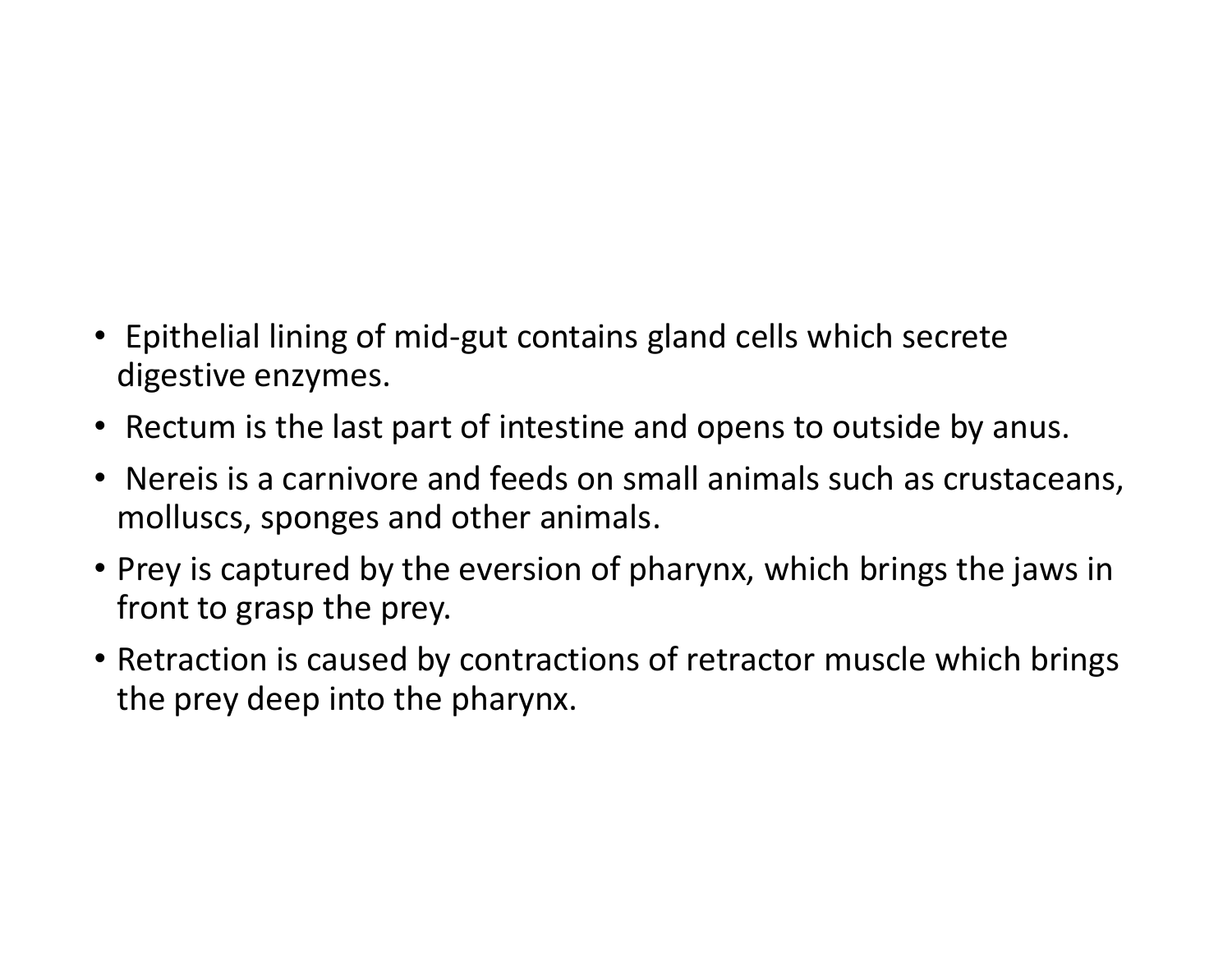- The ingested food is masticated in the buccopharyngeal region by denticles.
- Food passes through the intestine by peristalsis and digestion is mainly extracellular and the food is digested by the digestive juices secreted by the oesophageal glands and the glands in the epithelial lining of stomach‐intestine.
- Absorption of digested food also occurs in the stomach‐intestine. The undigested food passes into rectum from where it is egested through anus.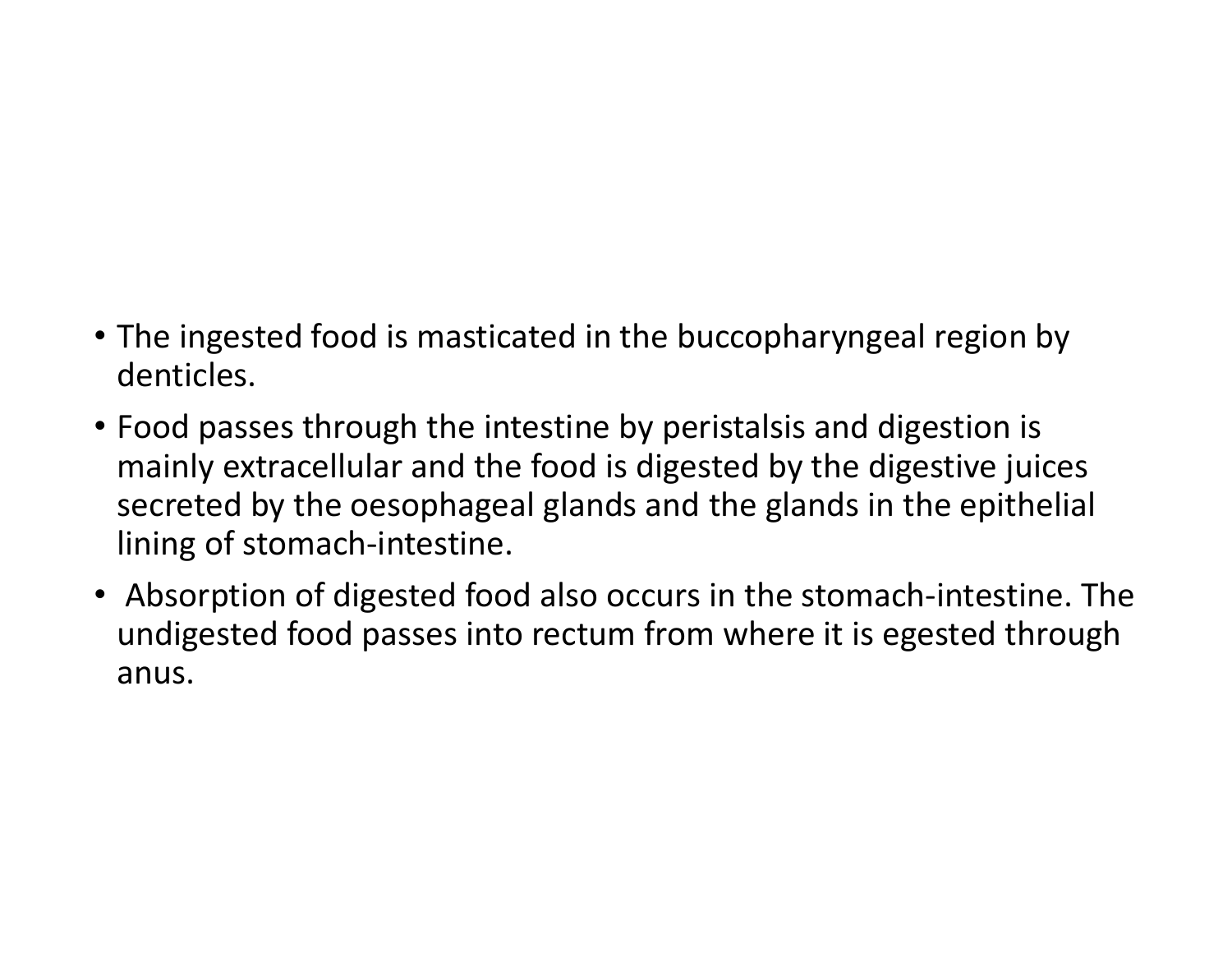## Oligochaeta‐ Earthworm

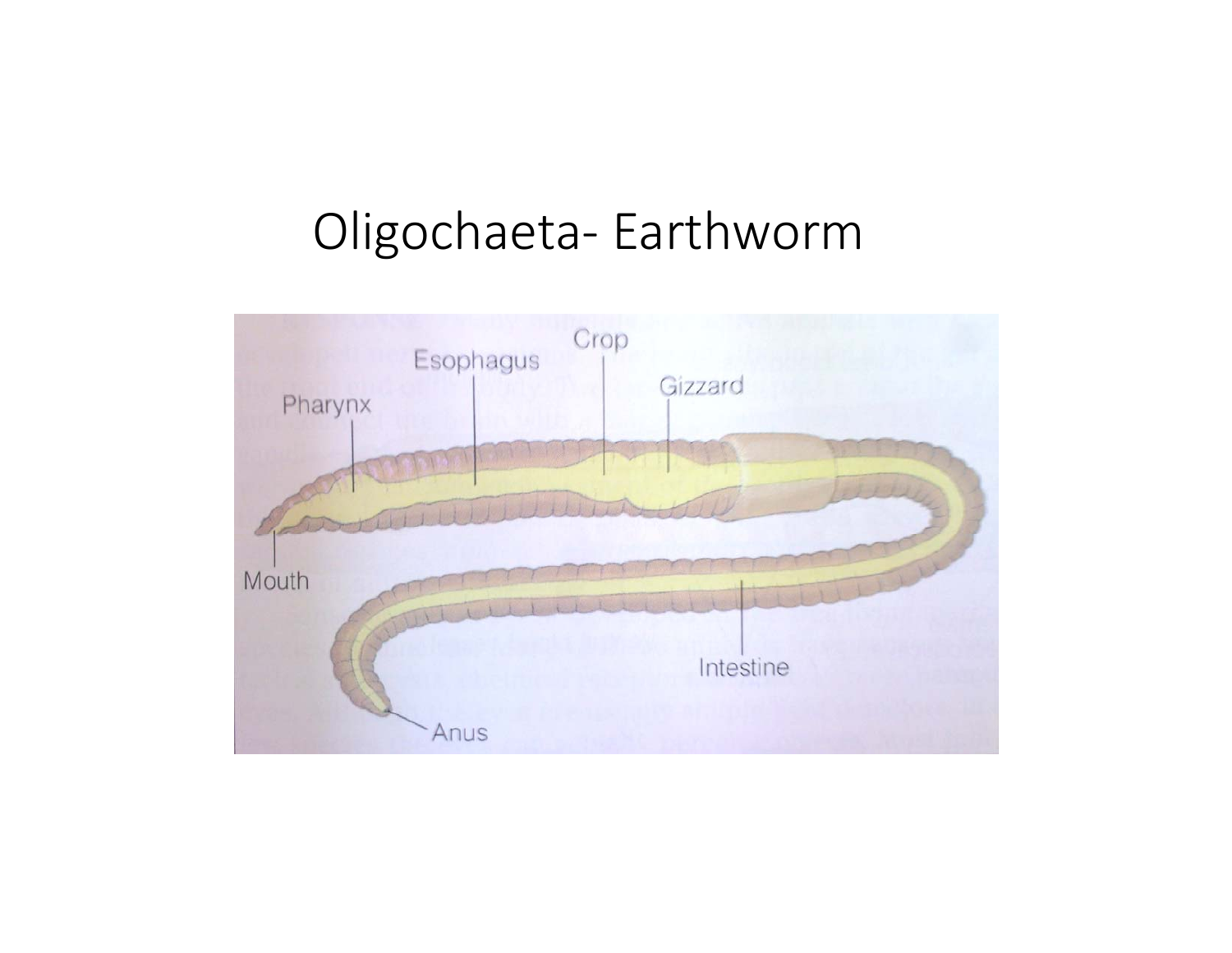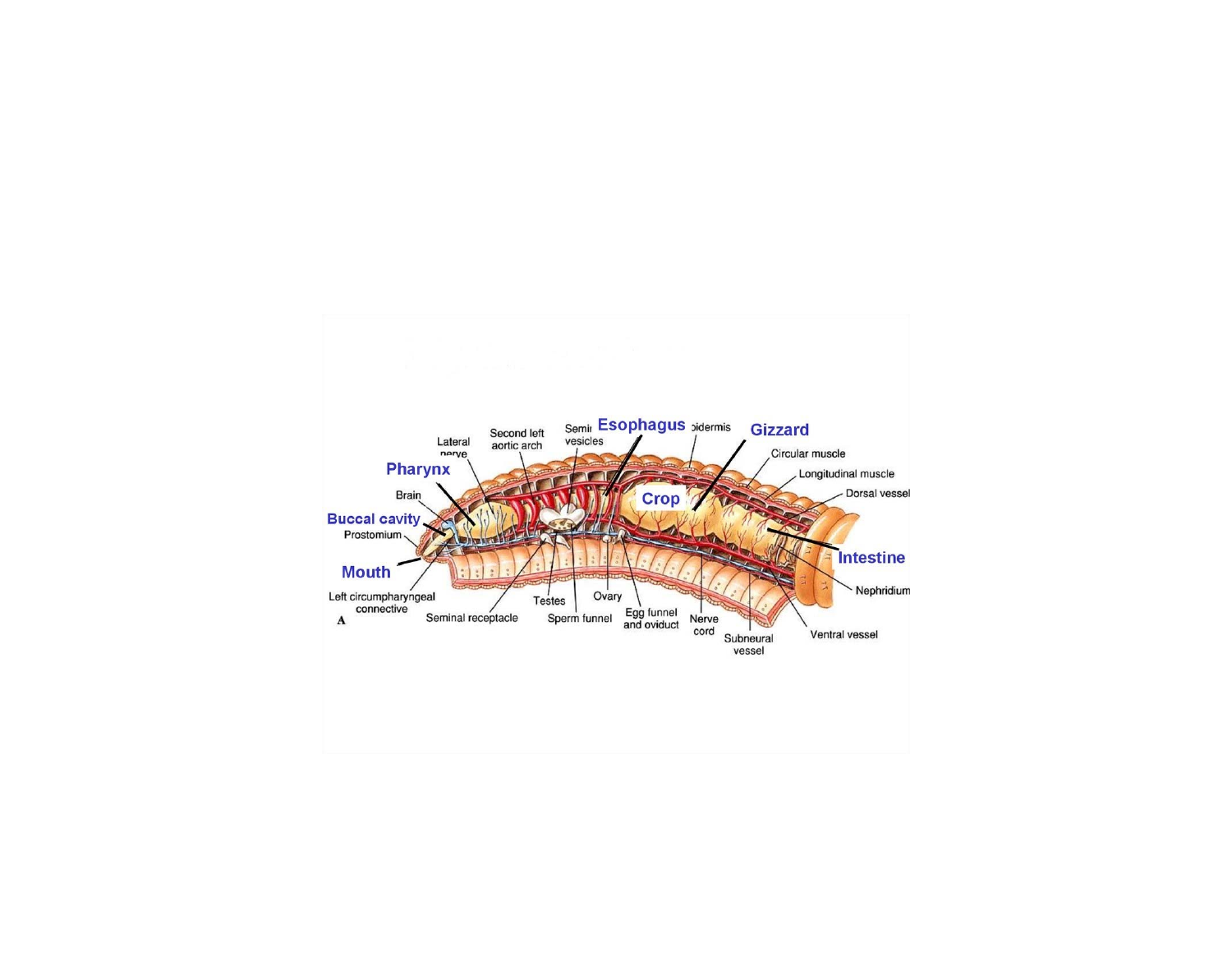- Earthworm feeds upon organic matter found in soil by eversion of the buccal cavity that helps in ingesting the food along with soil through the mouth by sucking force of pharynx.
- The alimentary canal is a straight tube.
- Mouth opens into buccal cavity that leads into pharynx in segments 3 and 4, followed by oesophagus that leads to a thick‐walled, muscular gizzard in which food is ground by muscular contractions.
- The salivary glands secrete mucin which lubricates food and protease which digests proteins.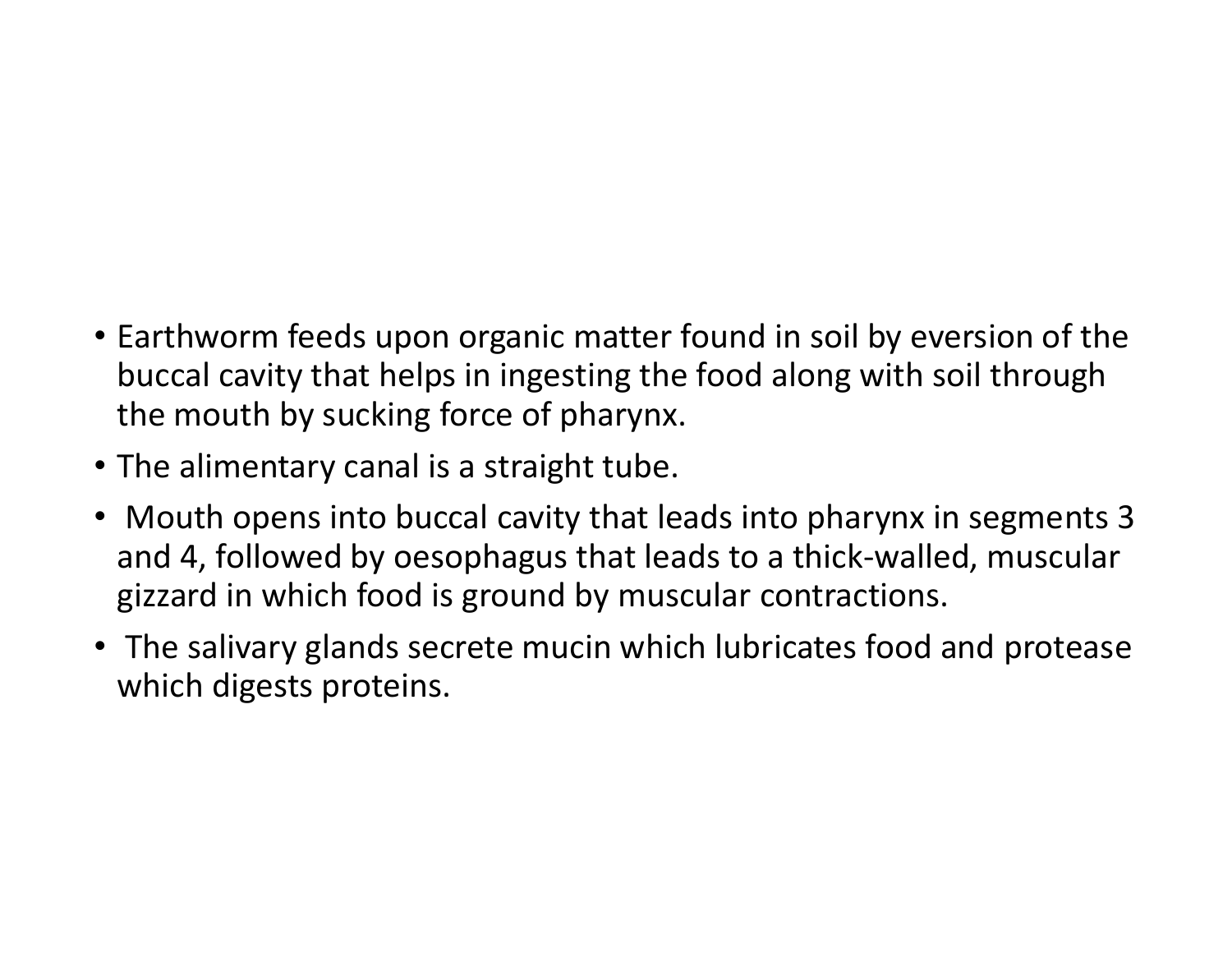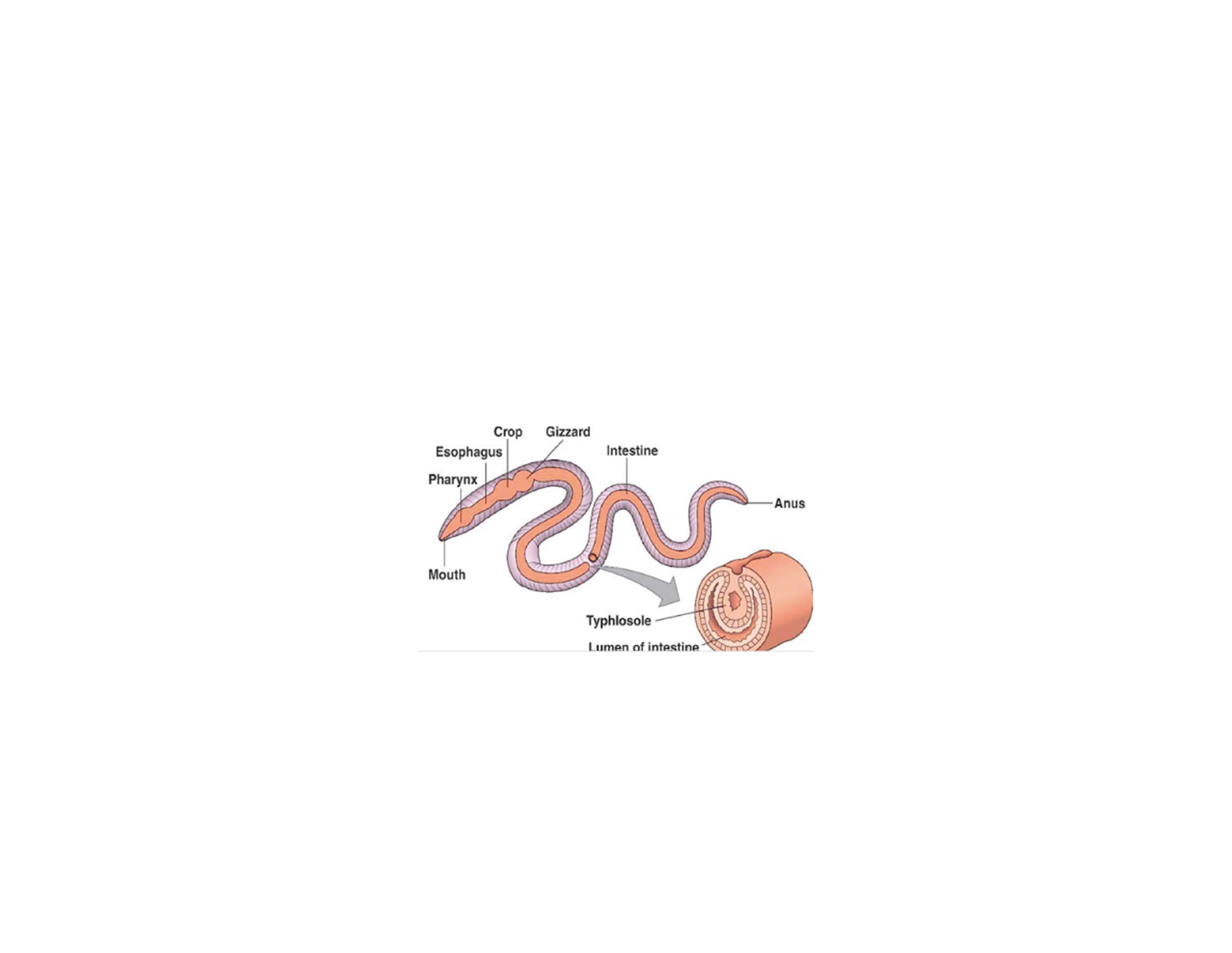- The stomach lies in segments 9-14. The wall of the stomach carries calciferous glands that neutralize humic acid.
- The intestine is wide tube and is divided into pretyphlosolar region in segments 15‐26 and post‐typhlosolar region after segment 26.
- The role of the typhlosole is to increase the surface of absorption. Intestinal caeca in segment 26 carry digestive glands which secrete digestive enzymes.
- The glandular cells of intestine secrete pepsin, trypsin, amylase, lipase and cellulase. Undigested food and soil are eliminated through anus to the outside in the form of castings.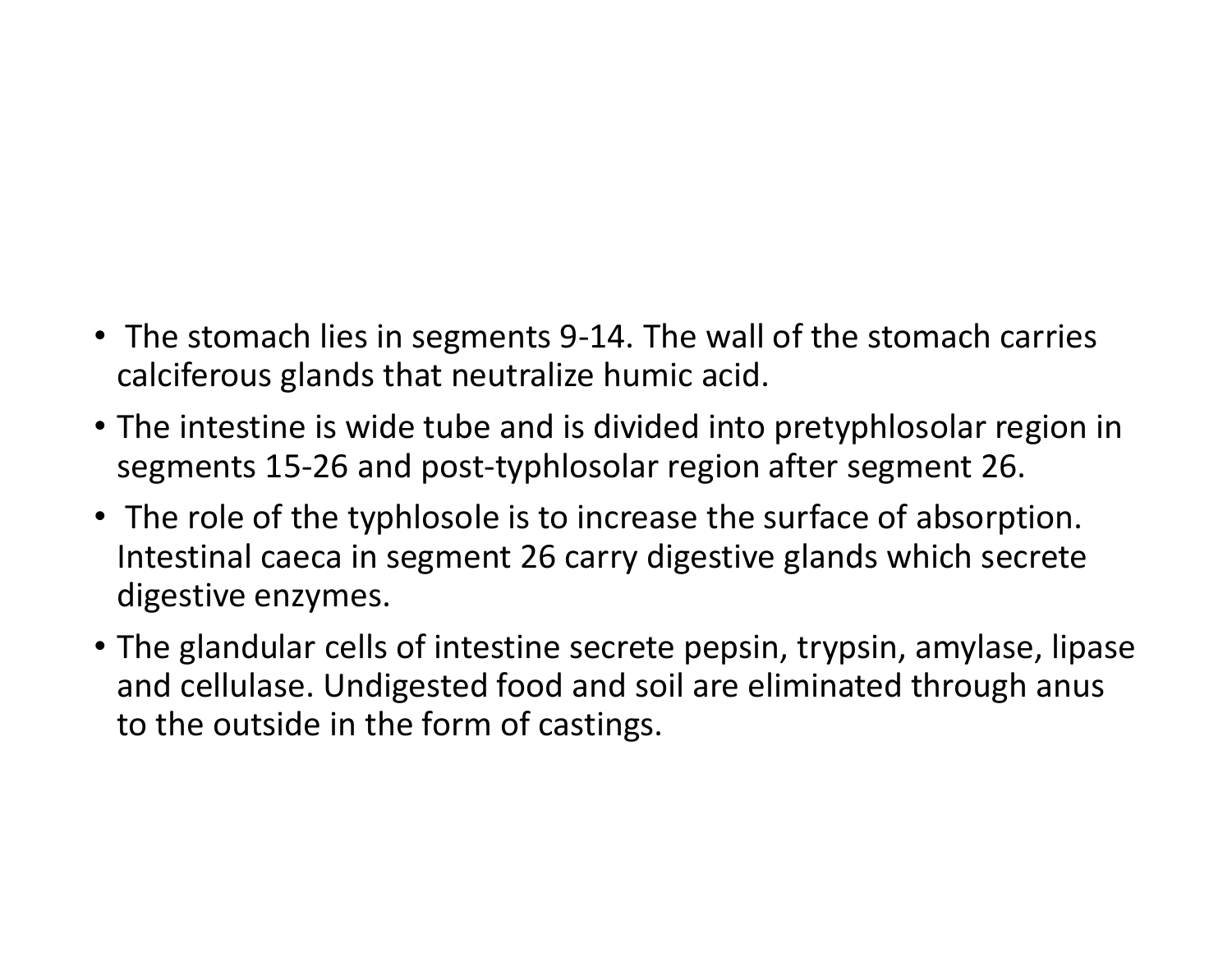## Hirudinea - Leech



Hirudinaria. A-Alimentary canal; B-Anterior end dissected ventrally to show the buccal cavity and pharynx; C-A single jaw in lateral view; D-Salivary glands.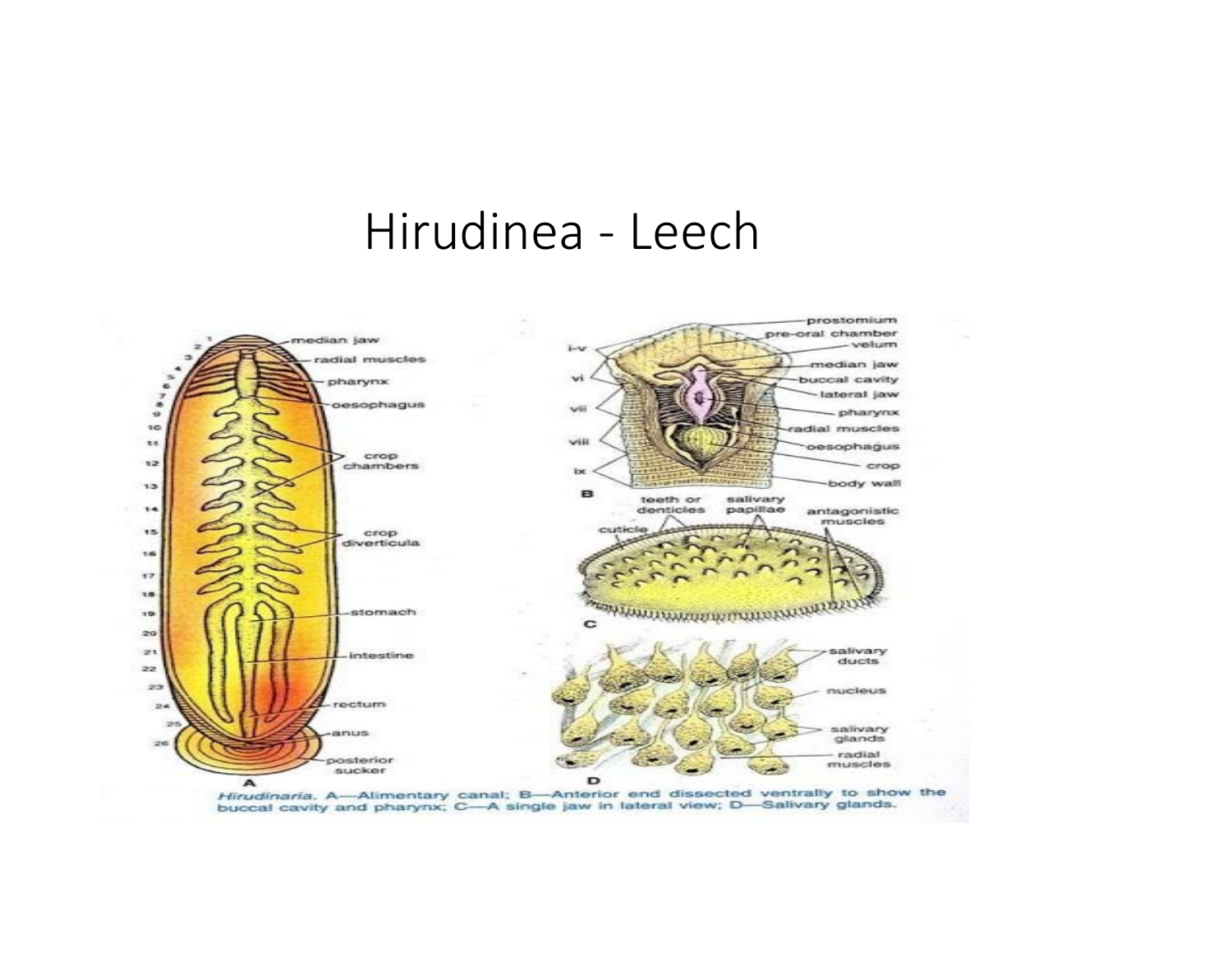- Mouth is a tri-radiate aperture situated in the middle of the anterior sucker.
- There are three jaws, one is dorso-median and the other two are ventro-<br>lateral.
- Jaws are provided with **papillae** which bear the openings of salivary glands.
- Pharynx extends from 5th to 8th segments, on the outer side of which are<br>unicellular **salivary glands** that secrete *hirudin*. which prevents coagulatior **salivary glands** that secrete *hirudin*, which prevents coagulation of host blood during feeding.
- Radial muscles dilate the pharynx and carry out suction of blood.
- The **crop** is the largest chamber of alimentary canal and extends from 9th<br>to 18th segments, one chamber in each segment and a total of ten<br>chambers.